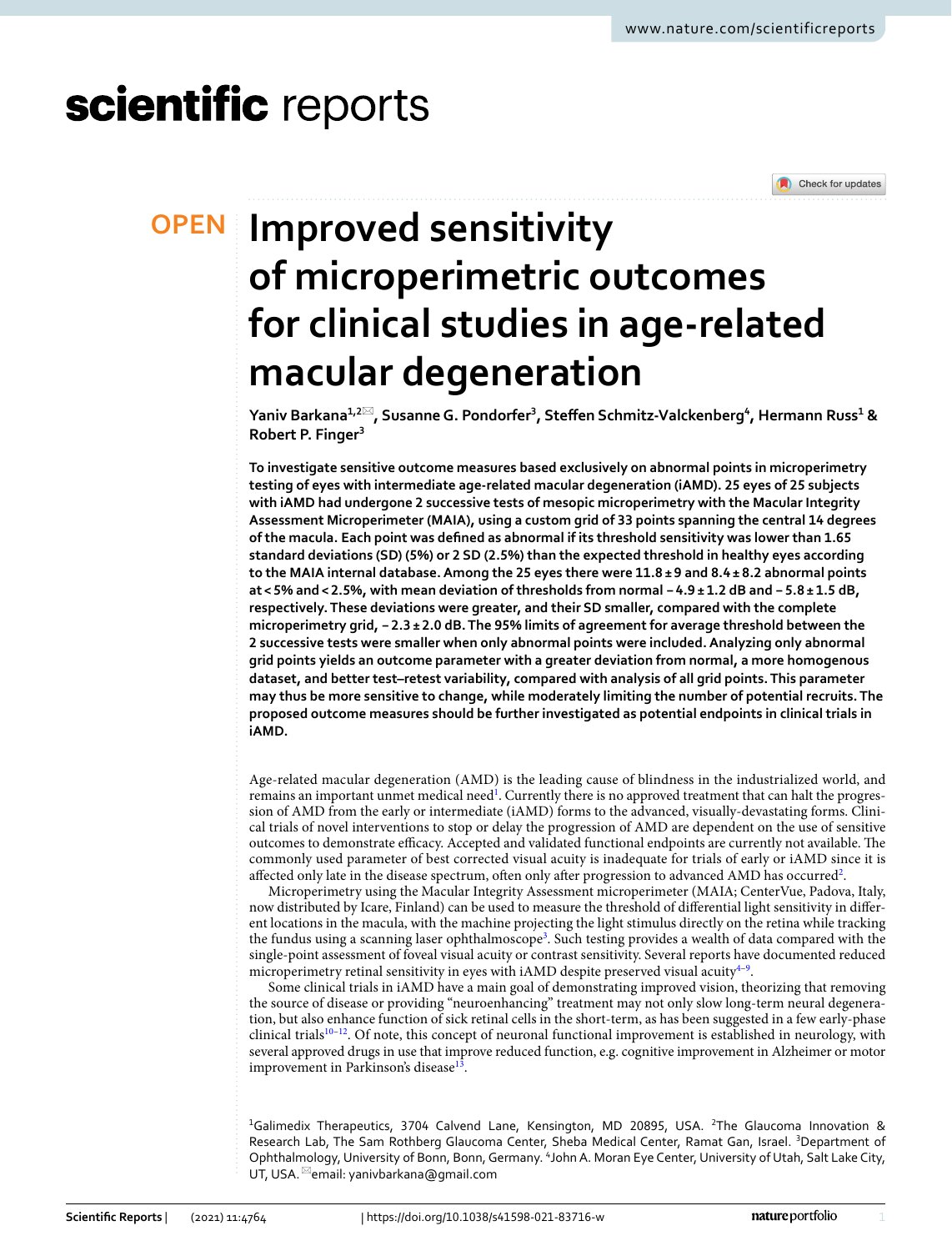

<span id="page-1-0"></span>**Figure 1.** (A) Shows the layout of the study custom stimulus grid—33 points located at 0°, 1°, 3°, 5°, and 7° from fxation. (**B**) Shows (in larger magnifcation) the layout of the grid used by Centervue to create the Maia normative database—61 points located at 0°, 1°, 2°, 3°, 4°, 5° from fxation. It can be seen that the points overlap except at 7°.

Investigators using MAIA have mostly used the parameter of mean sensitivity of all points in the testing grid to assess the degree of retinal function<sup>4[,5](#page-5-6)[,7](#page-5-7)</sup>. However, in eyes with iAMD, this parameter is depressed only slightly compared with normal eyes, and so may not be sensitive enough to show improvement with a therapeutic intervention. Moreover, a typical perimetric examination includes points that have "normal" sensitivity that is unlikely to improve in a clinical trial with any intervention. The inclusion of these points in the outcome measure may lead to "dilution" of the intervention's efect on diseased points, thereby reducing the sensitivity of the outcome measure and ultimately potentially decreasing the chance of success of the clinical trial. On the other hand, it is conceivable that a parameter that is based on fewer points may be less repeatable, negating the advantages listed above. Thus, we investigated whether the sensitivity of microperimetric outcomes can be improved by using only those points that are defned as abnormal in the testing grid and thereby providing a potentially more sensitive outcome measure in clinical trials of visual function improvement in AMD.

# **Methods**

**Clinical data.** This was a retrospective analysis of data obtained during a cross-sectional study at the Depart-ment of Ophthalmology, University of Bonn, Bonn, Germany, which has been reported previously<sup>[7](#page-5-7)</sup>. The study was approved by the Institutional Review Board of the University Bonn. Written informed consent was obtained from all participants following an explanation of all tests involved. The protocol followed the tenets of the Declaration of Helsinki.

Twenty-fve eyes of 25 patients (age 67.7±7.1) were included with iAMD defned as having drusen greater than 125 microns and/or any AMD pigmentary abnormalities without the presence of choroidal neovascularization (CNV) or geographic atrophy. In addition, 22 eyes of 22 controls in good retinal health (age 62.2 $\pm$ 4.4) were included. In the original study subjects had undergone two mesopic and two dark-adapted microperimetric examinations using the S-MAIA device with small breaks (maximum 5 min) between the examinations. In the present analysis only data from the mesopic exams were analyzed. A customized stimulus grid was used that consisted of 33 points located at 0°, 1°, 3°, 5°, and 7° from fixation (Fig. [1A](#page-1-0)). The rate of false-positive responses had to be less than 33%.

**Selection of testing grid points.** We followed the rationale of looking at pointwise deviations from ageexpected normal values rather than raw threshold sensitivity, as is customary in perimetric research in glaucoma. Ideally, for determining abnormality, a multi-center clinical study should employ a standard normative database, rather than each site separately defning a small normal population. Centervue, the manufacturer of MAIA, has incorporated an FDA-approved database in the machine's sofware, derived from analysis of 494 healthy eyes in 270 subjects aged 21–86 (average 42.9), 17% of which were older than 60 years, using a 61-point grid covering the central ten degrees of the macula (i.e. test points up to a radius of fve degrees eccentricity, MAIA operating manual, available at [https://drive.google.com/fle/d/1ldLyT7H0AADTsdYP1SyEpep1EbmCh](https://drive.google.com/file/d/1ldLyT7H0AADTsdYP1SyEpep1EbmChDsV/view) [DsV/view](https://drive.google.com/file/d/1ldLyT7H0AADTsdYP1SyEpep1EbmChDsV/view), Fig. [1](#page-1-0)B). It calculates the expected normal threshold in dB=32.3−0.06 \* age, with the threshold being independent of location within the tested central 5 degrees; the standard deviation (SD) is 1.78 dB for all points, regardless of age or location (personal communication, Luca Zalunardo, Centervue Inc, USA). Against this background, the formula is also applicable to our data which include test points at seven degree excentricity from the fovea. We used this reference to calculate the amount of deviation from expected normal values in order to defne individual perimetric points as abnormal. We observed that the average sensitivity of the healthy controls in the original study was 25.9 dB, which is 2.67 dB lower than predicted by the Maia normative formula cited above. Therefore, for the present analysis of deviation from normal, all measured sensitivity values in the iAMD

2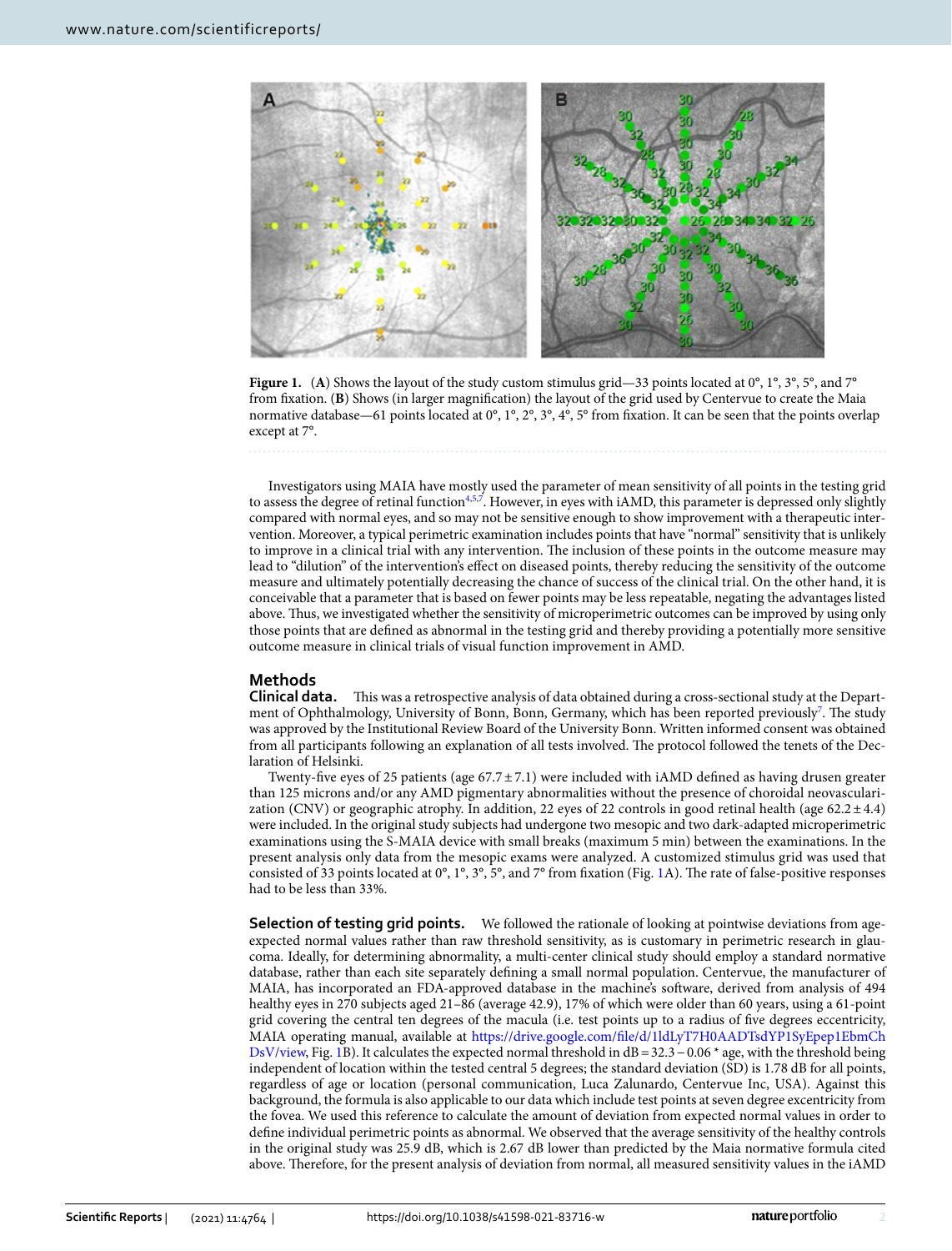|                                                                  | Exam 1                             |                   |                             | Exam 2                            |                                             |                    |  |
|------------------------------------------------------------------|------------------------------------|-------------------|-----------------------------|-----------------------------------|---------------------------------------------|--------------------|--|
|                                                                  | $\#$ of points (range,%)           | Threshold (dB)    | Deviation (dB)              | $\#$ of points (range, %)         | Threshold $(dB)$ ( $p$ values vs Exam<br>1) | Deviation (dB)     |  |
| Threshold lower than 1.65 SD<br>(2.9 dB) of age-corrected normal | $11.8 \pm 9.12$<br>$(0-32)$<br>38% | $23.3 \pm 1.35^1$ | $-4.9 \pm 1.2$ <sup>1</sup> | $12.6 \pm 9.6$<br>$(0-32)$<br>40% | $23.0 \pm 1.34^2$<br>$(p=0.26)$             | $-5.2 + 1.3^{2}$   |  |
| Threshold lower than 2.0 SD<br>(3.6 dB) of age-corrected normal  | $8.4 \pm 8.2$<br>$(0-30)$<br>27%   | $22.4 \pm 1.8^3$  | $-5.8 \pm 1.5^{3}$          | $9 + 8.9$<br>$(0-29)$<br>29%      | $22.2 \pm 1.6^4$<br>$(p=0.49)$              | $-6.0 \pm 1.3^{4}$ |  |

<span id="page-2-0"></span>**Table 1.** Number of abnormal points in 2 successive mesopic Maia exams in 25 iAMD eyes using 2 criteria for abnormality, and the average threshold and deviation of these points. <sup>1</sup>There was one eye with no abnormal points, so it was not included in this analysis. <sup>2-4</sup>There were 2 eyes with no abnormal points, so they were not included in this analysis.



<span id="page-2-1"></span>**Figure 2.** Boxplot showing the number of abnormal points in each microperimetry test in the study cohort of 25 eyes. The 2 leftmost plots represent the first exam, and the rightmost pair the second exam. In each pair, the left plot was generated when a point was defined as "abnormal" if its threshold sensitivity was lower than 1.65 SD (5%) of expected value in a healthy population; for the right plot abnormality was defned as<2SD (2.5%) of normal. Each boxplot includes the maximum (upper whisker, excluding outliers), upper quartile (top of box), median (horizontal line in box), lower quartile (bottom of box), minimum (lower whisker, excluding outliers) and average (x) values. Outliers are represented by black dots.

database were adjusted by adding 2.67 dB. The adjusted mean grid threshold in the cohort's healthy eyes was 28.5±1.3 dB (range 25.6–30.8). In these eyes the SD of threshold values in each individual grid was, on average, 1.8±0.4 (range 1.3–2.6). Tis fgure is very similar to the SD of normal threshold at each point provided by the Maia's database, which as noted above is 1.78 dB.

We defned each point in the grid as abnormal if its threshold was lower than 1.65 SD from the expected agecorrected normal threshold, i.e. 2.9 dB (1.78 dB  $\times$  1.65) lower. This means the measured value would be expected in less than 5% of points in healthy eyes, a commonly used clinical cutoff value when determining "normal" in perimetr[y14](#page-6-2). In addition, we also used a more strict defnition of abnormality as lower than 2 SD from expected value, i.e. 3.6 dB, expected in less than 2.5% of measurements in healthy eyes.

**Statistical analyses.** Using descriptive statistics, we analyzed the potential use of these criteria in clinical trials of iAMD, if analysis of sensitivity is restricted to only those points in the grid that are abnormal. Specifcally we described the number of abnormal points in each test, the mean sensitivity and deviation form presumed healthy thresholds of these points, and the number of eyes in the dataset that would qualify for a potential clinical trial requiring at least 5 abnormal points in a test. We also compared the repeatability of test results using only abnormal points vs. all grid points using Bland-Altman 95% limits of agreement<sup>15</sup>.

# **Results**

All threshold values are presented after adjustment as explained above.

In eyes with iAMD (first of 2 tests) mean grid threshold was  $25.9 \pm 2.1$  dB (range 19.6–28.7 dB). The SD of threshold values within each grid was  $2.4 \pm 0.8$  dB (1.4-4.2 dB). The deviation of mean total-grid threshold from the MAIA-predicted age-corrected value was −2.3 dB±2.0 dB. Tis demonstrates that indeed macular threshold is decreased in eyes with iAMD in a non-homogenous way—in most tests threshold values span a range of roughly 10 dB, and there are many points with normal sensitivity.

Table [1](#page-2-0) shows the number of abnormal points in the two successive mesopic exams using the two criteria of abnormality, together with the average threshold and deviation of these points. The number of abnormal points is also illustrated graphically in Fig. [2.](#page-2-1) The abnormal points were a minority, about a third (11.8 and 12.6 of 33) when we used the less strict criterion, and a fourth (8.4 and 9) when using the more strict criterion for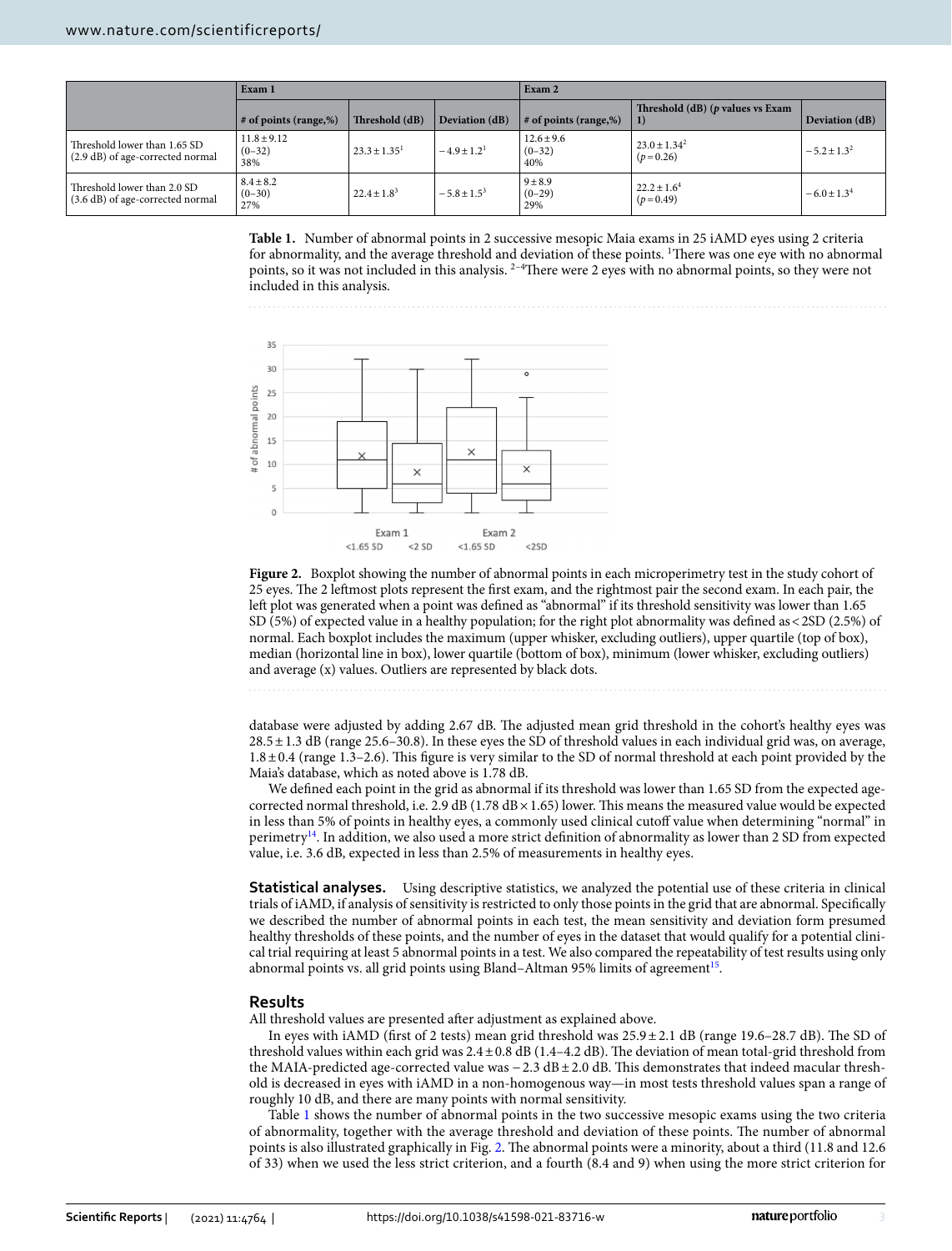|                                   | Exam 1            |                |                | Exam 2          |                |                | <b>Both exams</b> |                |                |
|-----------------------------------|-------------------|----------------|----------------|-----------------|----------------|----------------|-------------------|----------------|----------------|
|                                   | $\#$ eves $(\% )$ | Threshold (dB) | Deviation (dB) | $#$ eyes $(\%)$ | Threshold (dB) | Deviation (dB) | $\#$ eves $(\% )$ | Threshold (dB) | Deviation (dB) |
| Threshold lower than<br>$1.65$ SD | 19 (76%)          | $23.1 \pm 1.4$ | $-5.1 \pm 1.2$ | 19(76%)         | $23.0 \pm 1.4$ | $-5.2 \pm 1.3$ | 18(72%)           | $23.0 \pm 1.4$ | $-5.2 \pm 1.2$ |
| Threshold lower than<br>$2.0$ SD  | 14 (56%)          | $22.2 \pm 1.8$ | $-6.0 \pm 1.4$ | $16(64\%)$      | $22.2 \pm 1.8$ | $-6.1 \pm 1.6$ | 13 (52%)          | $22.3 \pm 1.8$ | $-5.9 \pm 1.5$ |

<span id="page-3-0"></span>**Table 2.** The number of iAMD eyes out of the cohort of 25 eyes with at least 5 abnormal points using 2 criteria for abnormality, and the average threshold and deviation of these points.

abnormality. It is apparent that the number of abnormal points varies widely among eyes with iAMD. At the same time, the variability of the latter points was smaller as compared to the variability of all points. Specifcally, the SD of the average sensitivity of all points in each exam was 2.0 dB, while it was smaller for abnormal points only, at 1.35 or 1.34 dB for the less strict criterion, and 1.6 or 1.8 dB for more strict criterion.

Regarding the mean deviation of abnormal points compared to age-correct normal values, it was signifcantly greater in the two exams, −4.9 or −5.2 dB for the less strict criterion of abnormality and −5.8 or −6.0 dB for the more strict criterion, versus only −2.3 dB for the total grid. The SD of the deviations was even smaller than the SD of the mean threshold sensitivities and ranged between 1.2 and 1.5 dB.

We computed Cohen's d values [\(https://lbecker.uccs.edu/\)](https://lbecker.uccs.edu/) for the average deviation of abnormal points, in both exams and according to both criteria of abnormality, with respect to the deviations in the 44 healthy eyes. The four values ranged between 3.94 and 4.5, indicating very high specificity.

To provide a clinically meaningful analysis, an outcome measure needs to be based on a certain minimal number of data points. Here we chose an arbitrary cutoff of 5 abnormal points that should be present in the exam. There were 19 eyes (76%) that matched this criterion using the less strict criterion of abnormality in both exams, and 14 (56%) or 16 (64%) with the more strict criterion, as shown in Table [2](#page-3-0). These numbers decreased slightly if an eye had to match the criterion in both the frst and second examinations.

Table [1](#page-2-0) and Fig. [2](#page-2-1) demonstrate that results were very similar between the two repeated tests. For this pair of tests in eyes with iAMD, the 95% limits of agreement for average threshold are shown in Fig. [3.](#page-4-0) Tese were 4.2 dB when the total grid was included (Fig. [3](#page-4-0)a, n =25 eyes). When the average threshold of only abnormal points (at<1.65 SD) in eyes with at least 5 such points in both exams was compared between the two tests, the 95% limits of agreement were smaller at 3.2 dB (Fig. [3b](#page-4-0), n=18 eyes), implying better repeatability.

Figure [4](#page-5-8) shows the agreement between all individual tested points. Clearly, 95% limits of agreement here are much wider compared with those of the averages above, spanning 9.6 dB.

### **Discussion**

The presented analysis highlights a number of potential advantages in using an outcome measure that is derived from abnormal points only rather than all the points of the MAIA microperimetry grid in eyes with iAMD. First, assuming that our cohort is typical of a population with iAMD, the abnormal points represent a minority in relation to all test points. Tus, using the average sensitivity of all grid points would clearly "dilute" an intervention's efect on diseased retinal foci, thereby reducing the chance to observe a signifcant efect and thus the chance for a successful clinical trial. Second, there was a large variability of average total-grid threshold values among this cohort of eyes with iAMD that was reduced when the average threshold of only the abnormal points was considered; the variability was reduced further when the average deviation rather than the average threshold was considered. Tird, the average deviation of abnormal points is, as expected, signifcantly larger than the average deviation of the total grid. Tus, by providing a study sample which is more homogenous and also has a greater initial deviation, these results suggest that based on the proposed approach of selecting only abnormal testing points for further analysis, sensitivity for change in outcome measure can be improved and future studies in iAMD may require smaller sample sizes and/or shorter follow-up.

As clinical studies involve repeated testing, better repeatability of the outcome measure is also helpful in reducing required sample size. The Bland–Altman analysis of the repeatability of measurements within the same subject showed a lower 95% LoA when only abnormal points were used. This is reassuring since averaging fewer points in the outcome measure may be theorized to result in more "noise" due to the inherent test–retest variability of subjective perimetry testing, especially in elderly subjects. This theory did indeed materialize when we tested the repeatability of pointwise (individual points) thresholds, as the variability was signifcantly higher compared with both averaged sensitivity of all or only abnormal points.

In the original report, the deviation of iAMD values from the average (not age-corrected) threshold in the study's own control population was −2.6±2.1 dB which is very similar to the adjusted deviation of the MAIA's internal normative database in this analysis (−2.3±2.0 dB)[7](#page-5-7) . Considering that the study's control population was slightly younger than the iAMD cohort, and so would be expected to have a slightly lower threshold had it been perfectly age-matched with subjects with iAMD, our observed data lend support to the validity of using the MAIA's internal database. Moreover, these values are similar to average deviations in eyes with iAMD reported by others. Cocce et al. compared 47 eyes with iAMD defned as "AMD with the presence of drusen larger than 63 um and pigmentary anomalies" (age 70.4  $\pm$  6.9) with 21 healthy controls (age 71.7 $\pm$  7.4) using a standard grid of 37 points within a 10 degree diameter, and reported a mean deviation of −1.8 dB between the groups<sup>[4](#page-5-3)</sup>. The inclusion of eyes with smaller drusen, i.e. less severe disease, might partly explain the lower average deviation compared with our fndings. Roh et al. compared 71 eyes with iAMD according to AREDS2 classifcation (age

4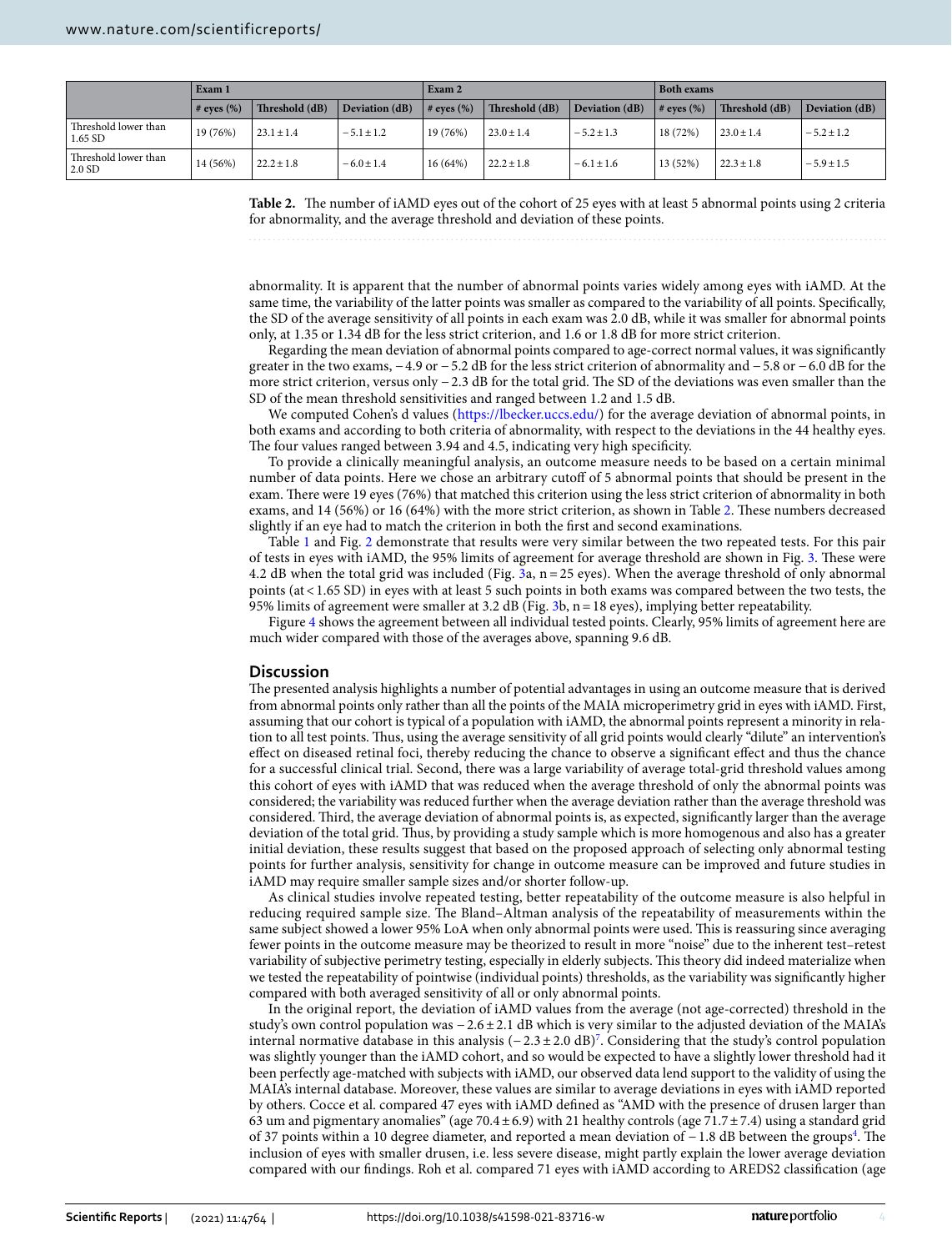**a**



<span id="page-4-0"></span>**Figure 3.** Bland–Altman plots for the average sensitivity threshold in 2 successive mesopic microperimetry tests when all grid points were included (**a**, complete cohort of 25 eyes) and when only abnormal points at<1.65 SD (5%) were included (**b**, 18 eyes with at least 5 such points). The x-axis shows the mean of average sensitivity for each pair of repeated tests for each subject, the y-axis the diference between the average sensitivity in the two tests (first test-second test). The overall mean difference is represented by the central bold line, and the 95% Limits of agreement are marked by the upper and lower dashed lines.

69.7±5.3) with 46 control eyes (age 65.4±6.6.) using the same grid, with reported average deviation of −2.7 dB between the groups<sup>[5](#page-5-6)</sup>.

Limiting study enrollment to eyes with a defned degree of dysfunction means that some potential subjects would be excluded, potentially complicating enrollment. In our cohort, 18 of 25 eyes met the criterion of at least 5 abnormal points in both tests, leading to 28% of potential study subjects being excluded. Targeting clinically more advanced iAMD cases for enrolment might limit the amount of screen failures. For example, it has been shown that dark adaptation, another functional outcome measure in eyes with iAMD, was reported to be progressively worse when the fellow eye also had large drusen or advanced AMD<sup>[16](#page-6-4)</sup>. As another example, using MAIA to assess the 5 central points (central 1 degree) in a macular test, eyes with both drusen > 125 microns and pigmentary abnormalities had a lower sensitivity threshold compared with eyes with drusen only<sup>6</sup>. Thus, retinal morphology might aid considerably in pre-selecting iAMD patients and reduce the number of screen failures on subsequent microperimetry testing.

So called normative databases integrated into functional testing devices by manufacturers may or may not refect the actual "true normal". Due to the discrepancy identifed in our study we reviewed other published studies which used a MAIA device and reported average thresholds in healthy eyes. We identifed three such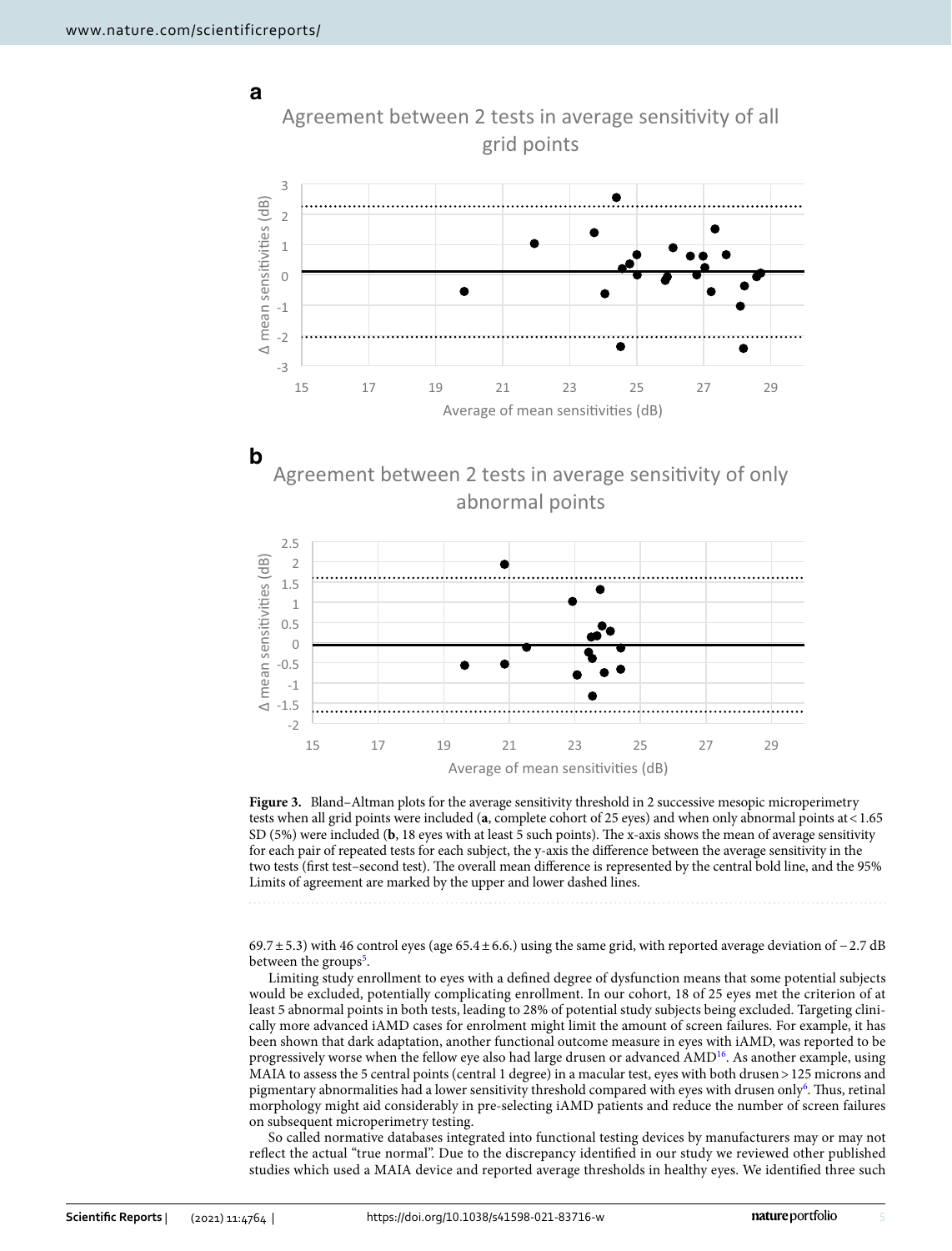

Agreement between 2 tests for sensitivity of all individual test points

<span id="page-5-8"></span>**Figure 4.** Bland–Altman plots for the sensitivity threshold of all individual tested grid points in 2 successive mesopic microperimetry tests when all grid points were included for the complete cohort. The x-axis shows the mean sensitivity for each point in the pair of repeated tests for each subject, the y-axis the diference between the average sensitivity in the two tests. The overall mean difference is represented by the central bold line, and the 95% limits of agreement are marked by the upper and lower dashed lines.

studies and calculated the predicted value according to the MAIA's normative database by using the reported mean age of the healthy population. Based on this, the reported mean threshold sensitivity was within 1 dB of the calculated prediction for all studies, with  $-1.02 \text{ dB}^4$  $-1.02 \text{ dB}^4$ , +0.9 dB<sup>[6](#page-5-9)</sup> (average sensitivity 29.3 dB; personal communication Zhichao Wu), and + 0.3 dB<sup>5</sup>. This highlights that the database integrated in the MAIA device can be used albeit requires a certain caution and re-evaluation in each sample.

These results are based on repeated tests done within the same visit. Further study is needed to verify that our results are observed when inter-visit tests are compared. We note that while analyzing only abnormal points may increase endpoint sensitivity when seeking improved function or slowing deterioration in areas of retina that are dysfunctional at baseline, this methodology does not allow the detection of changes in areas that are normal at baseline. Therefore this approach might underestimate any effect related to slowing of progression rather than improving function by any tested intervention.

In conclusion, we propose a framework for the construction of an outcome measure for clinical trials of visual function improvement in iAMD that consists only of microperimetry points that are abnormal at baseline. Despite limiting the analysis to a particular subset of points, most subjects in this iAMD cohort could be enrolled. Advantages include a greater average deviation allowing more ample opportunity for observable efect of any intervention, a more homogenous dataset, and excellent test–retest variability.

Received: 31 October 2020; Accepted: 8 February 2021 Published online: 26 February 2021

#### **References**

- <span id="page-5-0"></span>1. Mitchell, P., Liew, G., Gopinath, B. & Wong, T. Y. Age-related macular degeneration. *Lancet* **392**, 1147–1159 (2018).
- <span id="page-5-1"></span>2. Finger, R. P. *et al.* MACUSTAR: Development and clinical validation of functional, structural, and patient-reported endpoints in intermediate age-related macular degeneration. *Ophthalmologica* **241**, 61–72 (2019).
- <span id="page-5-2"></span>3. Cassels, N. K., Wild, J. M., Margrain, T. H., Chong, V. & Acton, J. H. The use of microperimetry in assessing visual function in age-related macular degeneration. *Surv. Ophthalmol.* **63**, 40–55 (2018).
- <span id="page-5-3"></span>4. Cocce, K. J. *et al.* Visual function metrics in early and intermediate dry age-related macular degeneration for use as clinical trial endpoints. *Am. J. Ophthalmol.* **189**, 127–138 (2018).
- <span id="page-5-6"></span>5. Roh, M. *et al.* Microperimetry in age-related macular degeneration: Association with macular morphology assessed by optical coherence tomography. *Br. J. Ophthalmol.* **103**, 1769–1776 (2019).
- <span id="page-5-9"></span>6. Wu, Z., Ayton, L. N., Guymer, R. H. & Luu, C. D. Low-luminance visual acuity and microperimetry in age-related macular degeneration. *Ophthalmology* **121**, 1612–1619 (2014).
- <span id="page-5-7"></span>7. Welker, S. G. *et al.* Retest reliability of mesopic and dark-adapted microperimetry in patients with intermediate age-related macular degeneration and age-matched controls. *Invest. Ophthalmol. Vis. Sci.* **59**, AMD152–AMD159 (2018).
- 8. Steinberg, J. S. *et al.* Correlation of partial outer retinal thickness with scotopic and mesopic fundus-controlled perimetry in patients with reticular drusen. *Am. J. Ophthalmol.* **168**, 52–61 (2016).
- <span id="page-5-4"></span>9. Saßmannshausen, M. *et al.* Structure-function analysis in patients with intermediate age-related macular degeneration. *Invest. Ophthalmol. Vis. Sci.* **59**, 1599–1608 (2018).
- <span id="page-5-5"></span>10. Allingham, M. J., Mettu, P. S. & Cousins, S. W. Elamipretide, a mitochondrial-targeted drug, for the treatment of vision loss in dry AMD with high risk drusen: Results of the phase 1 ReCLAIM study. *Invest. Ophthalmol. Vis. Sci.* **60**, 361 (2019).
- 11. Munk, M. R. *et al.* Final analysis of LIGHTSITE I: A double-masked, randomized, sham-controlled study with photobiomodulation in dry age-related macular degeneration subjects. *Invest. Ophthalmol. Vis. Sci.* **59**, 2415–2415 (2018).